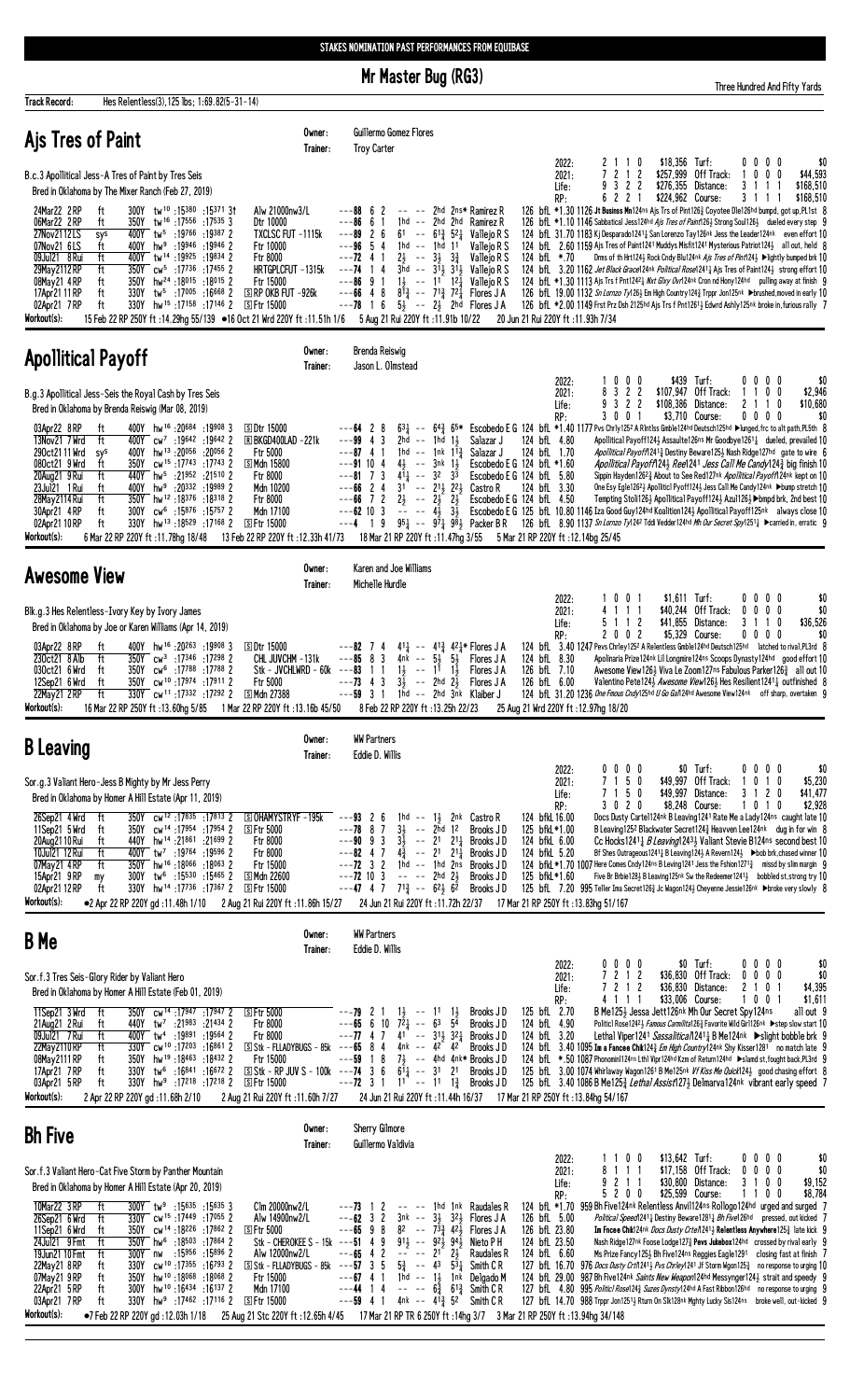| <b>By Poetry in Motion</b>                                                                                                                                                                                                                                                                                                                                                                                                                                                                                                                                                                                                                                                                                                                                                                                                                                                                                                                                                                                                                                                                                                                           | Owner:<br>Trainer: |                                                                                                                                | Eddie Lee Willis                                   | Bella Vista Farms LLC (Fred Helmuth)                   |                                                                                                                                                                                                        |                                                                                                                                                                                                                                                                                               |                                                                                                                                                                             |                                |                                                |                                                                                                                                                                                                                                                                                                                                                                                                                                                                                                                                                                                                                                                                                                                                                                                                                                                                                                                                                                                                                              |                                                                              |              |                                                   |                                     |
|------------------------------------------------------------------------------------------------------------------------------------------------------------------------------------------------------------------------------------------------------------------------------------------------------------------------------------------------------------------------------------------------------------------------------------------------------------------------------------------------------------------------------------------------------------------------------------------------------------------------------------------------------------------------------------------------------------------------------------------------------------------------------------------------------------------------------------------------------------------------------------------------------------------------------------------------------------------------------------------------------------------------------------------------------------------------------------------------------------------------------------------------------|--------------------|--------------------------------------------------------------------------------------------------------------------------------|----------------------------------------------------|--------------------------------------------------------|--------------------------------------------------------------------------------------------------------------------------------------------------------------------------------------------------------|-----------------------------------------------------------------------------------------------------------------------------------------------------------------------------------------------------------------------------------------------------------------------------------------------|-----------------------------------------------------------------------------------------------------------------------------------------------------------------------------|--------------------------------|------------------------------------------------|------------------------------------------------------------------------------------------------------------------------------------------------------------------------------------------------------------------------------------------------------------------------------------------------------------------------------------------------------------------------------------------------------------------------------------------------------------------------------------------------------------------------------------------------------------------------------------------------------------------------------------------------------------------------------------------------------------------------------------------------------------------------------------------------------------------------------------------------------------------------------------------------------------------------------------------------------------------------------------------------------------------------------|------------------------------------------------------------------------------|--------------|---------------------------------------------------|-------------------------------------|
| Gr.f.3 Coronado Cartel-Eyesa First by Eyesa Special<br>Bred in Oklahoma by Bella Vista Farms Llc (Feb 20, 2019)<br>19998 3 19998 hw <sup>16</sup> :20679 19998<br>03Apr22 6 RP<br>ft<br>SDtr 15000<br>13Nov21 6 Wrd<br>ft<br>400Y cw <sup>6</sup> :20 <sup>022</sup> :19865 2 EIRIBKGD400LSS -261k<br>400Y hw <sup>15</sup> :20 <sup>285</sup> :20 <sup>076</sup> 2 E<br>290ct21 2 Wrd<br>Ftr 5000<br>sys<br>350Y cw <sup>14</sup> :18142:18137 2<br>100ct21 7 Wrd<br>ft<br>Alw 14900nw2/L<br>330Y cw <sup>7</sup> :16974 :16974 2<br>28May21 9RP<br>ft<br>S Mdn 27388<br>350Y hw <sup>24</sup> :18797 :18015 2<br>Ftr 15000<br>08May21 4RP<br>ft                                                                                                                                                                                                                                                                                                                                                                                                                                                                                                    |                    | $---64$ 6 9<br>$---826$<br>$---78$ 3 1<br>$---70$ 7 3<br>---69                                                                 | 5<br>1 <sub>2</sub>                                |                                                        | 3nk -- 3nk 21                                                                                                                                                                                          | 71 -- 72 <sup>3</sup> / <sub>74</sub> Castro R<br>Castro R<br>1nk -- 1hd $3^{11}$ Castro R<br>2hd -- 2nk 2ns Castro R<br>1hd $-$ 1hd 1 $\frac{3}{4}$ Torres D A<br>$---47$ 7 9 $9^2\frac{1}{4}$ $---$ 8 <sup>3</sup> 8 <sup>4</sup> $\frac{1}{2}$ Castro R                                    | 124 bfL 17.10<br>124 bfL 7.90<br>124 bfL 6.70                                                                                                                               | 2022:<br>2021:<br>Life:<br>RP: | 1000<br>5 1 2 1<br>6 1 2 1<br>3 1 0 0          | 124 bfL 24.70 1140 Dremsville124½ San Lorenzo Tay1241½ Good Candy Bird124½ ▶crowhopd outward 9<br>Pnt Yr Lps P1241 By Ptry n Mtn124nk R1In Cntry Gr1124nk >brk out, bmpd, drifted 10<br>Miss Bth Dutton1263 Lilli Lngtry1243 Bv Potry in Motion1242 brk in, spd, no kick 7<br>All Pntz Blltn126ns Bv Ptry n Mtn124nk Rintlss Bb124hd challenged, outnodded 10<br>125 bfl 6.00 1074 Bv Poetry in Motion1253 Jess the Fashion1273 Jk Zipper124nk drew off 10<br>125 bfL 12.80 1067 Ajs Trs of Pint 1242} Nxt Glxy Ovr124nk Coron nd Honey124hd ▶away behind field 9                                                                                                                                                                                                                                                                                                                                                                                                                                                            | \$90 Turf:<br>\$64,262 Off Track:<br>\$64,352 Distance:<br>\$16.043 Course:  | 1<br>$^{2}$  | $0\,0\,0\,0$<br>$0 \t0 \t1$<br>0 1 0<br>$0\ 0\ 0$ | \$0<br>\$530<br>\$3,490<br>\$90     |
| Workout(s):<br>19 Mar 22 RP 220Y ft: 12.52hg 35/66 5 Mar 22 RP 220Y ft: 11.68h 9/68                                                                                                                                                                                                                                                                                                                                                                                                                                                                                                                                                                                                                                                                                                                                                                                                                                                                                                                                                                                                                                                                  | Owner:             |                                                                                                                                | Renee K. Wilson                                    |                                                        | •26 Sep 21 Wrd 220Y ft :11.39h 1/8                                                                                                                                                                     |                                                                                                                                                                                                                                                                                               | 22 Apr 21 RP 220Y ft: 13.23b 26/27                                                                                                                                          |                                |                                                |                                                                                                                                                                                                                                                                                                                                                                                                                                                                                                                                                                                                                                                                                                                                                                                                                                                                                                                                                                                                                              |                                                                              |              |                                                   |                                     |
| <b>Candy Going Grand</b><br>Sor.f.3 Fdd Going Grand-Jess Send Me Candy by Pyc Paint Your Wagon                                                                                                                                                                                                                                                                                                                                                                                                                                                                                                                                                                                                                                                                                                                                                                                                                                                                                                                                                                                                                                                       | Trainer:           |                                                                                                                                | <b>Clinton Crawford</b>                            |                                                        |                                                                                                                                                                                                        |                                                                                                                                                                                                                                                                                               |                                                                                                                                                                             | 2022:<br>2021:                 | 2020<br>4 2 0 0                                | \$6,920 Turf:                                                                                                                                                                                                                                                                                                                                                                                                                                                                                                                                                                                                                                                                                                                                                                                                                                                                                                                                                                                                                | \$18,983 Off Track:                                                          |              | $0\,0\,0\,0$<br>$0\,0\,0\,0$                      | \$0<br>\$0                          |
| Bred in Oklahoma by Pv Quarter Horse Farms L1c (Feb 13, 2019)<br>400Y hw <sup>13</sup> :19930 :19911 3<br>12Feb22 2 Sun<br>ft<br>Alw 25700nw1/x<br>14Jan22 5 Sun<br>400Y nw :19712 :19661 3<br>ft<br>Tr1 8900<br>11Sep21 3 Wrd<br>ft<br>350Y cw <sup>14</sup> :18068 :17947 2<br><b>SFtr 5000</b><br>10Jul21 6 Rui<br>ft<br>19777 : 19777 19777 2<br>Ftr 8000<br>17Apr21 5RP<br>330Y tw <sup>8</sup> :17272 :16660 2<br>ft<br>$S$ Stk - LAICOBRD S - 68k<br>250Y hw <sup>9</sup> :13509 :13509 2<br>ft<br>Mdn 17100<br>14Mar21 7 RP<br>Workout(s):<br>•29 Dec 21 Sun 220Y ft :11.47b 1/13  10 Dec 21 RP 220Y ft :11.97hg 1/1                                                                                                                                                                                                                                                                                                                                                                                                                                                                                                                         |                    | ---85<br>$---73$ 3 2<br>$---8139$<br>$---51$ 4 8                                                                               | 9<br>-2<br>54                                      | $2\frac{1}{2}$<br>$2\frac{1}{2}$<br>$2\frac{1}{2}$     | $--$ 21 51<br>-- 1hd 1nk<br>$---68$ 7 1 -- -- 1 $\frac{1}{2}$ 1 $\frac{3}{4}$                                                                                                                          | -- 2hd 2nk Torres J<br>Torres J<br>Torres J<br>$\frac{1}{9^2}$ -- 93 93 <sup>3</sup> / <sub>4</sub> Torres J<br>Torres J                                                                                                                                                                      | 2hd $--$ 2hd 2nk Garcia, Jr. N 126 bl. $*1.10$<br>126 bfL 2.70<br>124 bfL 3.00<br>124 bfL *1.90<br>19 Aug 21 Wrd 220Y ft: 12.43h 50/60 14 Jun 21 Rui 220Y ft: 12.52hg 23/34 | Life:<br>RP:                   | 6220<br>2 1 0 0                                | Tellem Im High126nk Candy Going Grand1263 Hs Hawk1261 second best 10<br>L Blu Amor126nk Cndy Going Grnd1263 Fvorite Wild Girl1263 dueled, just missed, 8<br>B Me1253 Jessa Jett126nk Mh Our Secret Spy124ns > stumbled, solid try 9<br>Cndy Gng Grnd124nk On Kssn Swet12611 Aztc Ldy124hd >bump brk, powered clear 9<br>124 bfl. 20.50 971 <i>Im Fancee Chik</i> 1243 Pevs Charley 1243 Shy Kisser129ns Frictious, bump, steadied 10<br>124 bfL 12.90 962 Cndy Going Grnd1243 Hot House125hd Believers Knockout1253 impressive debut 9                                                                                                                                                                                                                                                                                                                                                                                                                                                                                       | \$25,903 Distance:<br>\$14,044 Course:                                       |              | $0\ 0\ 0$<br>$0\,0\,0\,0$                         | \$139<br>\$0                        |
| <b>Chuggin Corona</b>                                                                                                                                                                                                                                                                                                                                                                                                                                                                                                                                                                                                                                                                                                                                                                                                                                                                                                                                                                                                                                                                                                                                | Owner:<br>Trainer: |                                                                                                                                | Hector C. Estrada<br><b>Buddy Leon Clay</b>        |                                                        |                                                                                                                                                                                                        |                                                                                                                                                                                                                                                                                               |                                                                                                                                                                             |                                |                                                |                                                                                                                                                                                                                                                                                                                                                                                                                                                                                                                                                                                                                                                                                                                                                                                                                                                                                                                                                                                                                              |                                                                              |              |                                                   |                                     |
| B.g.3 Hez Our Secret-Royal Stiletto by Corona Cartel<br>Bred in Oklahoma by Double O Acres Llc (Jan 11, 2019)<br>25Mar22 8RP<br>ft<br>350Y tw <sup>11</sup> :17767:17454 31<br>Ocl 35000nw4/L-N<br>ft<br>350Y tw <sup>16</sup> :18122:175733<br>06Mar22 3 RP<br>Dtr 10000<br>26Sep21 4 Wrd<br>350Y cw <sup>12</sup> :18227:17813 2<br><b>SOHAMYSTRYF-195k</b><br>ft<br>11Sep21 8 Wrd<br>350Y cw <sup>14</sup> :17823 :17823 2<br>ft<br>$S$ Ftr 5000<br>24Jul21 11 Fmt<br>ft<br>350Y hw <sup>6</sup> :18510 :17749 2<br>SPEEDHRSEF-85k<br>350Y hw <sup>10</sup> :17831 :17831 2<br>09Jul21 5 Fmt<br>Ftr 5000<br>ft<br>300Y cw <sup>10</sup> :15751 :15751 2<br>Mcl 15000-c<br>23May21 2RP<br>ft<br>Claimed by Estrada Hector C. from Traylor Scott M. for \$15,000, Goodnight Bill R. - Trainer<br>24Apr21 12 RP<br>$300Y$ tw <sup>5</sup> :16025 :15572 2<br>Mdn 17100<br>ft<br>Workout(s):<br>9 Feb 22 RP 250Y ft :13.92hg 39/158 10 Nov 21 Wrd 220Y ft :12.03h 1/2                                                                                                                                                                                 |                    | $---73$ 10 5<br>$---58$ 4 6<br>---73<br>$---85$ 8 6<br>$---50 88$<br>$---75$ 8 1<br>$---68$ 2 1<br>$--57$ 7 5                  | 3 <sub>7</sub>                                     | $7\frac{1}{2}$<br>$5\frac{5}{4}$<br>$--- 1\frac{1}{2}$ | 6nk -- 711 713<br>7nk -- 813 831<br>$- - 71$ $93\frac{1}{4}$<br>$--$ 21 1nk<br>$82\frac{1}{4}$ -- $84\frac{3}{4}$ $85\frac{1}{2}$<br>1hd -- 1hd 11 <sup>-</sup><br>$1\frac{3}{4}$                      | Smith C R<br>Cruz R<br>Cruz R<br>Cruz R<br>Meza J<br>Meza J<br>Smith C R<br>$--- 5^3_4 4^2_4 5$ Smith C R                                                                                                                                                                                     | 124 bfkL 15.70<br>124 bfkL 2.90<br>128 bfkL 7.40<br>129 bfkL 3.10<br>19 Aug 21 Wrd 220Y ft :11.93h 18/60 ● 25 Jun 21 Fmt 220Y ft :12.62b 1/10                               | 2022:<br>2021:<br>Life:<br>RP: | 2000<br>6 3 0 0<br>8300<br>4 1 0 0             | 127 bfkL 28.30 1057 Apollitical Hero126nk Uncurled Fist126nk Industrious126nk little impact 12<br>124 bfkl 14.30 1077 Dreamsville124nk Im a Fancee Chik124hd Sippin Hayden12713 pinballed at start 10<br>Docs Dusty Cartel124nk B Leaving1241 Rate Me a Lady124ns little impact 10<br>Chuggin Corona124nk Nash Ridge12711 Laugh Factory126nk big late kick 9<br>Docs Dusty Cartel12613 Shy Kisser128nk Olivia de Capo124nk broke out sharply 8<br>Chuggin Corona1291 R1 Drifter127nk Definitely a Hero1241 $\frac{1}{4}$ repeat performance 8<br>127 bfkL *1.50 1052 Chggn Coron1273 C Storm Gren128nk Ethcs nd Fvor1263 inchd away in 2nd gear 10<br>127 bfkl 6.60 1052 Mr Innovator12413 All Pointz Bulletin1243 Olivia de Capo1243 alt path, closed 9                                                                                                                                                                                                                                                                     | \$420 Turf:<br>\$32,148 Off Track:<br>\$32,568 Distance:<br>\$14,979 Course: |              | $0\,0\,0\,0$<br>$0\ 0\ 0\ 0$<br>6200<br>2 0 0 0   | \$0<br>\$0<br>\$17,919<br>\$420     |
| <b>El Rubio Corona</b>                                                                                                                                                                                                                                                                                                                                                                                                                                                                                                                                                                                                                                                                                                                                                                                                                                                                                                                                                                                                                                                                                                                               | Owner:<br>Trainer: |                                                                                                                                | <b>Ricardo Martinez</b><br><b>Ricardo Martinez</b> |                                                        |                                                                                                                                                                                                        |                                                                                                                                                                                                                                                                                               |                                                                                                                                                                             |                                |                                                |                                                                                                                                                                                                                                                                                                                                                                                                                                                                                                                                                                                                                                                                                                                                                                                                                                                                                                                                                                                                                              |                                                                              |              |                                                   |                                     |
| Sor.c.3 Coronado Cartel-Lucky Call Me by Jess Louisiana Blue<br>Bred in Oklahoma by Rolando Ortiz (Mar 06, 2019)<br>06Mar22 2RP<br>350Y tw <sup>16</sup> :17820 :17535 3<br>ft<br>Dtr 10000<br>Stk - GOVNRS STK - 146 $k$ ---81 3 3<br>300ct21 13 Ind<br>$350Y$ tw <sup>9</sup> :17859 :17599 2<br>sys<br>090ct21 10 Ind<br>ft<br>350Y hw <sup>7</sup> :18013 :18013 2<br>Str<br>24Jul21 11 Fmt<br>350Y hw <sup>6</sup> :18080 :17749 2<br>SPEEDHRSEF-85k<br>ft<br>350Y hw <sup>10</sup> :17955 :17955 2<br>09Jul21 7Fmt<br>ft<br><b>Ftr 5000</b><br>19Jun21 12 Fmt<br>250Y nw<br>:13650 :13650 2<br>Mdn 11500<br>ft<br>Workout(s):<br>6 Apr 22 RP 220Y ft:11.79h 2/12<br>●10 Feb 22 Sil 220Y ft:12.50b 1/4                                                                                                                                                                                                                                                                                                                                                                                                                                          |                    | ---73 1<br>$---80 4 2$<br>$--72$ 2 5<br>---79<br>$--62$ 4 4                                                                    | 2<br>4 1                                           |                                                        | $41\frac{1}{2}$ -- $32\frac{1}{4}$ $22\frac{1}{2}$<br>26 Sep 21 Sil 220Y ft: 12.11b 1/1                                                                                                                | $3hd - - 5\frac{3}{4} 61\frac{3}{4}$ Pulido J<br>Ramirez S R<br>$1ha - 1hd 1ns$ Ramirez SR<br>$4\frac{1}{2}$ -- $6^{1}\frac{3}{4}$ $6^{2}\frac{1}{2}$ Torres D A<br>1hd $-$ 1, 1nk Torres D A<br>$--- 3\bar{h}d$ 1, Torres D A                                                                | 124 bkL 2.50<br>124 bkL 3.10<br>125 bfkL 5.70<br>125 bfkL 2.30<br>125 bfkL 33.10<br>14 Jun 21 Wrd 220Y ft: 12.96hg 1/1                                                      | 2022:<br>2021:<br>Life:<br>RP: | 1000<br>5 3 1 0<br>6 3 1 0<br>1000             | 124 bkl 7.40 1224 Sabbatical Jess124hd Ajs Tres of Paint126} Strong Soul126} hugged rail 9<br>Hed Patron12423 El Rubio Corona124nk Count Down131nk no mtch, up for place 9<br>El Rubio Corona124ns All Out1261 Count Down12911 dueled, prevailed 8<br>Docs Dusty Crte112613 Shy Kisser128nk Olivi de Cpo124nk never fully extended 8<br>El Rubo Coron125nk Shy Kssr12713 Bp Fncydownsouth127 $\frac{1}{2}$ quik from gate, held 8<br>El Rubio Corona1253 Kory Be Koo1124ns El Fierrito128hd ran down leader 10                                                                                                                                                                                                                                                                                                                                                                                                                                                                                                               | \$90 Turf:<br>\$56,673 Off Track:<br>\$56,763 Distance:<br>\$90 Course:      |              | $0\ 0\ 0\ 0$<br>0 1 0<br>5 2 1<br>0<br>1000       | \$0<br>\$29,272<br>\$50,133<br>\$90 |
| Helllo                                                                                                                                                                                                                                                                                                                                                                                                                                                                                                                                                                                                                                                                                                                                                                                                                                                                                                                                                                                                                                                                                                                                               | Owner:<br>Trainer: |                                                                                                                                | Robbin Caldwell<br>Tana Caldwell                   |                                                        |                                                                                                                                                                                                        |                                                                                                                                                                                                                                                                                               |                                                                                                                                                                             |                                |                                                |                                                                                                                                                                                                                                                                                                                                                                                                                                                                                                                                                                                                                                                                                                                                                                                                                                                                                                                                                                                                                              |                                                                              |              |                                                   |                                     |
| Sor.g.3 Hes Relentless-Mt Rob This Corona by The Corona<br>Bred in Oklahoma by Makynzie Brown&robbin Caldwell (Feb 10, 2019)<br>250Y tw <sup>10</sup> :13299 :13269 3<br>Mdn 17100<br>24Mar22 3RP<br>ft<br>13Mar22 7RP<br>ft<br>330Y hw <sup>17</sup> :17240:169813<br>Mdn 17100<br>350Y cw <sup>14</sup> :18604 :17909 2<br>11Sep21 4 Wrd<br>ft<br><b>SFtr 5000</b><br>330Y tw <sup>15</sup> :16890:166932<br>21Jun21 6 Prm<br>Ftr 7500<br>gd<br>350Y hw <sup>20</sup> :18431 :17951 2<br>Ftr 15000<br>08May2110RP<br>ft<br>11Apr21 9RP<br>300Y nw :15829 :15756 2<br>Mdn 17100<br>ft<br>ft<br>08Mar2110RP<br>300Y hw <sup>14</sup> :16182 :15990 2<br>Ftr 10000<br>Workout(s):<br>8 Feb 22 RP 220Y ft:13.30h 23/23<br>16 Feb 22 RP 220Y ft: 13.30h 53/60                                                                                                                                                                                                                                                                                                                                                                                           |                    | $---80$ 2 3<br>---73<br>$---46$ 3 3<br>$---54$ 7 4<br>$---62$ 4 2<br>$---63$ 1 2<br>$--61$ 3 4                                 | 76                                                 | $3nk - 32$                                             | $7\overline{1}_2$ -- $7\overline{1}_4^3$ $8\overline{4}_4^3$<br>$4\frac{3}{4}$ -- $4\frac{3}{4}$ 51 $\frac{1}{2}$<br>323<br>-- -- 3nk 4nk<br>$--- 5\frac{3}{4}$ 41<br>18 Aug 21 RP 220Y ft: 13.21h 1/1 | $---$ 3hd 2hd Flores JA<br>$6\frac{1}{2}$ -- 31 2 <sup>1</sup> / <sub>2</sub> Flores J A<br>Smith C R<br>Esqueda C R<br>Silva A<br>Smith C R<br>Smith C R                                                                                                                                     | 127 bfhkL 6.70<br>124 bhfkB6.10<br>24 Feb 21 RP TR 1 250Y ft :13.76hg 2/7                                                                                                   | 2022:<br>2021:<br>Life:<br>RP: | 2 0 2 0<br>5 0 0 1<br>7 0 2 1<br>5 0 2 1       | \$10,254 Turf:<br>124 bfhkM*1.80 1103 Eagle Tempted Dash124hd Helllo124nk Trending Up126} gaining, just missed 8<br>124 bfhkl 3.90 1114 Ynot Tonight12713 Helllo124hd Relentless I Am1241 in tight brk, rallied 9<br>Suzy de Capi125nk Fancy Man Kan1283 Washita Capo1261 close, no response 8<br>On Fmous Cndy124ns Politicl Fire128 $\frac{3}{4}$ Im Fncee Chik124 $\frac{1}{2}$ Devered out start, bled 9<br>126 bfkL 5.60 1009 Political Rose12423 Entycing124hd Helllo126nk brk in, chsd speedster 9<br>127 bfkl 1.80 1069 Pstols1st Fing124hd Pycfstndfmous128hd Good Rson Crt/124hd good contention 10<br>127 bfkL 10.60 1058 Revenant Dynasty 124 3 Tempting Stoli127hd Beso129hd bobbled, brushed start 8                                                                                                                                                                                                                                                                                                           | \$3,741 Off Track:<br>\$13,995 Distance:<br>\$13,698 Course:                 | $\mathbf{1}$ | 0 0 0 0<br>$0\ 0\ 0$<br>2 0 0 1<br>1001           | \$0<br>\$207<br>\$1,701<br>\$1,611  |
| Im a Fancee Chik                                                                                                                                                                                                                                                                                                                                                                                                                                                                                                                                                                                                                                                                                                                                                                                                                                                                                                                                                                                                                                                                                                                                     | Owner:<br>Trainer: |                                                                                                                                | <b>Clinton Crawford</b>                            | Danny and Dennis Salisbury                             |                                                                                                                                                                                                        |                                                                                                                                                                                                                                                                                               |                                                                                                                                                                             |                                |                                                |                                                                                                                                                                                                                                                                                                                                                                                                                                                                                                                                                                                                                                                                                                                                                                                                                                                                                                                                                                                                                              |                                                                              |              |                                                   |                                     |
| Gr.f.3 Im a Fancy Pyc-Dixie Marrone by Smoke Glacken<br>Bred in Oklahoma by Danny Salisbury (Apr 10, 2019)<br>20Mar22 4RP<br>ft<br>350Y hw <sup>30</sup> :18 <sup>320</sup> :18 <sup>197</sup> 31 $E$<br>Alw 22000nw3/x<br>350Y tw <sup>16</sup> :17607:17573 3<br>06Mar22 3RP<br>ft<br>Dtr 10000<br>350Y cw <sup>12</sup> :17973 :17813 2<br>26Sep21 4 Wrd<br>ft<br><b>SOHAMYSTRYF-195k</b><br>11Sep21 6 Wrd<br>350Y cw <sup>14</sup> :17862 :17862 2<br>ft<br>S Ftr 5000<br>11Jul21 3 Prm<br>ft<br>330Y tw <sup>10</sup> :16873:16717 2<br>PRMGOLDFUT -182k<br>330Y tw <sup>15</sup> :16 <sup>797</sup> :16 <sup>693</sup> 2<br>Ftr 7500<br>21Jun21 6 Prm<br>ad<br>22May 2110 RP<br>cw <sup>10</sup> :16 <sup>861</sup> :16 <sup>861</sup> 2<br>ft<br>330Y<br>S Stk - FLLADYBUGS - 85k<br>$S$ Stk - LAICOBRD S - 68k ---83 9 2<br>17Apr21 5 RP<br>$330Y$ tw <sup>8</sup> :16660 :16660 2<br>ft<br>hw <sup>14</sup> :17382:173822<br>S Ftr 15000<br>02Apr21 11 RP<br>330Y<br>ft<br>09Mar21 2RP<br>250Y hw <sup>26</sup> :14062 :13705 2<br>Mdn 17100<br>ft<br>Workout(s):<br>1 Feb 22 RP 220Y ft :11.66b 2/30<br>16 Feb 22 RP 220Y ft :12.40h 29/60 |                    | $---7746$<br>$---84$ 8 4<br>$---86$ 4 4<br>$---83$ 4 2<br>$---80$ 4 3<br>$---59$ 6 1<br>$--83$ 3 1<br>$---66$ 4 2<br>$---5122$ |                                                    |                                                        | $3nk$ -- $3\frac{3}{4}$ $41\frac{1}{4}$<br>2hd -- 2hd 1nk<br>1hd -- 2hd $3\frac{3}{4}$<br>1hd -- 11 1 <sup>3</sup> / <sub>7</sub><br>2hd -- 1hd 1 $\frac{1}{2}$                                        | $6nk$ -- $5nk$ $5\frac{3}{4}$ Torres J<br>4hd -- 1hd 2nk Torres J<br>Delgado M<br>Delgado M<br>4nk -- $5\frac{1}{2}$ 5 <sup>1</sup> $\frac{1}{4}$ Amaya DR<br>Delgado M<br>Delgado M<br>Delgado M<br>2hd -- $1\frac{1}{2}$ 1nk Delgado M<br>$  2^{\overline{2}}$ $2^{\overline{2}}$ Delgado M | 124 bfL 4.80<br>124 bfL 4.10<br>124 bfBL 3.00<br>124 bfBL *.20<br>19 Aug 21 Wrd 220Y ft: 12.10h 32/60 23 Feb 21 RP 220Y ft: 12.52h 28/62                                    | 2022:<br>2021:<br>Life:<br>RP: | 2010<br>8 4 1 1<br>$10 \t4 \t2 \t1$<br>6 3 2 0 | \$2,805 Turf:<br>\$103,135 Course:<br>125 bfl. 2.40 1074 Kool nd Fbulous126ns Flywight Crvr127ns Strkin Hocks126hd brk in, fought back 7<br>124 bfl. 4.20 1052 Dremsville124nk Im Fancee Chik124hd Sippin Hayden12713 floatd in, outdueled 10<br>Docs Dusty Cartel124nk B Leaving1241 Rate Me a Lady124ns battled hard 10<br>Im Fnce Chik124nk Docs Dusty Crt/1241; Rintiss Anywhr125; dueled, prevailed 9<br>One Famous Candy 124 & Last Tres Seis 124ns Jess Southard 124nk outrun 5<br>One Famous Candy124ns Political Fire128 <sup>3</sup> Im a Fancee Chik1243 no mishap 9<br>124 bfl. 3.30 1028 Im Fnce Chik124 <sup>3</sup> <i>Em High Country</i> 124nk Shy Kisser1281 repeat perf for 3inrow 9<br>124 bfl. 21.00 1029 <i>Im Fancee Chik</i> 124} Pevs Charley124} Shy Kisser129ns alert, edged away late 10<br>124 bfl 11.80 1019 Im Fnce Chik124nk Bp Southrn Pyc125nk Hilelujh 21124nk good speed, best late 9<br>124 bfl. 4.70 1014 Valerity 1252 Im a Fancee Chik124 3 Saranndipity 124hd fractious, 2nd best 8 | \$128,543 Off Track:<br>\$131,348 Distance:                                  | 1            | $0\ 0\ 0\ 0$<br>$0 \t0 \t1$<br>4 1 1 0<br>2 0 1 0 | \$0<br>\$828<br>\$19,254<br>\$2,805 |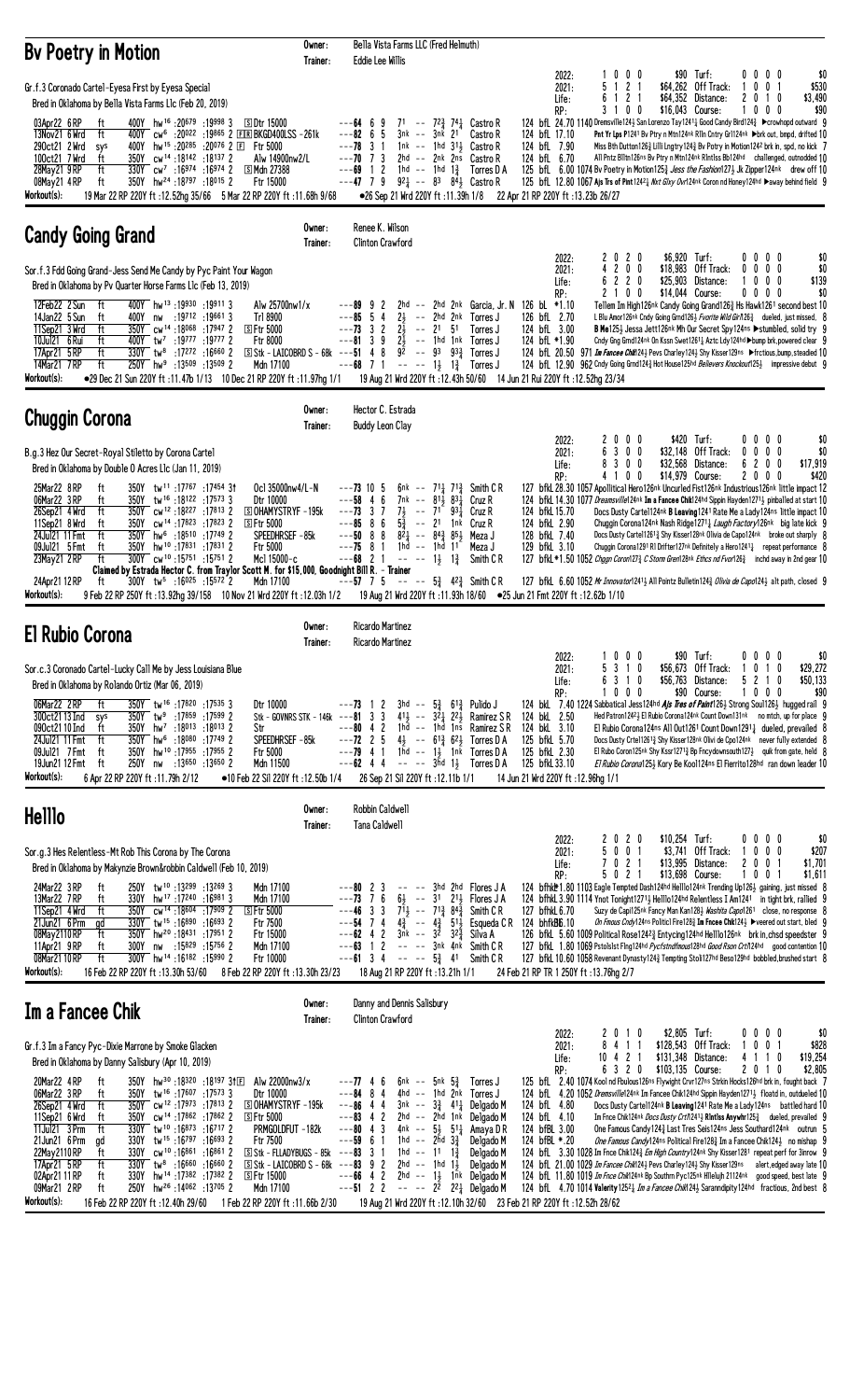| <b>Jt Business Man</b>                                                                                                                                                                                                                                                                                                                                                                                                                                                                                                                                                                                                                                                                                                                                                                                                                                                                                                                                                    | Owner:<br>Trainer:                                                               | Juanita A. Tyer<br>Jeffrey A. Tyer                                                                                                                                                                                                                                                                                                                                                                                                                                                                                                                                                                                                                                                                                                                                         |                                                                                                                                                                                                                                                                         |                                                                                                                                                                    |                                                                                |                                                                                                                                                                                                                                                                                                                                                                                                                                                                                                                                                                                                                                                                                                                                                                                                                                                                                                                                                                                                                                                                                                                                                                                                                                                                 |                                                                                                      |
|---------------------------------------------------------------------------------------------------------------------------------------------------------------------------------------------------------------------------------------------------------------------------------------------------------------------------------------------------------------------------------------------------------------------------------------------------------------------------------------------------------------------------------------------------------------------------------------------------------------------------------------------------------------------------------------------------------------------------------------------------------------------------------------------------------------------------------------------------------------------------------------------------------------------------------------------------------------------------|----------------------------------------------------------------------------------|----------------------------------------------------------------------------------------------------------------------------------------------------------------------------------------------------------------------------------------------------------------------------------------------------------------------------------------------------------------------------------------------------------------------------------------------------------------------------------------------------------------------------------------------------------------------------------------------------------------------------------------------------------------------------------------------------------------------------------------------------------------------------|-------------------------------------------------------------------------------------------------------------------------------------------------------------------------------------------------------------------------------------------------------------------------|--------------------------------------------------------------------------------------------------------------------------------------------------------------------|--------------------------------------------------------------------------------|-----------------------------------------------------------------------------------------------------------------------------------------------------------------------------------------------------------------------------------------------------------------------------------------------------------------------------------------------------------------------------------------------------------------------------------------------------------------------------------------------------------------------------------------------------------------------------------------------------------------------------------------------------------------------------------------------------------------------------------------------------------------------------------------------------------------------------------------------------------------------------------------------------------------------------------------------------------------------------------------------------------------------------------------------------------------------------------------------------------------------------------------------------------------------------------------------------------------------------------------------------------------|------------------------------------------------------------------------------------------------------|
| Sor.g.3 Sizzlin Red Corona-Sweet Chico by Dashin Chico<br>Bred in Oklahoma by Juanita A Tyer (Feb 28, 2019)                                                                                                                                                                                                                                                                                                                                                                                                                                                                                                                                                                                                                                                                                                                                                                                                                                                               |                                                                                  |                                                                                                                                                                                                                                                                                                                                                                                                                                                                                                                                                                                                                                                                                                                                                                            |                                                                                                                                                                                                                                                                         | 2022:<br>2021:<br>Life:<br>RP:                                                                                                                                     | 1000<br>$10 \t2 \t2 \t3$<br>$11$ 2 2 3<br>4002                                 | \$330 Turf:<br>\$43,664 Off Track:<br>\$43,994<br>Distance:<br>\$6,544 Course:                                                                                                                                                                                                                                                                                                                                                                                                                                                                                                                                                                                                                                                                                                                                                                                                                                                                                                                                                                                                                                                                                                                                                                                  | \$0<br>0000<br>$0\ 0\ 0\ 0$<br>\$0<br>4021<br>\$20,217<br>0000<br>\$0                                |
| 24Mar22 2RP<br>300Y tw <sup>10</sup> :15371:1537131<br>Alw 21000nw3/L<br>ft<br>ft<br>300Y cw <sup>13</sup> :15341:15341 2<br>07Nov21 5 Wrd<br>Alw 14900nw2/L<br>170ct21 8 Wrd<br>300Y<br>hw <sup>8</sup> :15 <sup>776</sup> :15 <sup>617</sup> 2<br>Alw 14900nw2/L<br>ft<br>350Y cw <sup>6</sup> :18021 :17982 2<br>25Sep21 6 Wrd<br>ft<br>$\boxdot$ Alw 16600nw2/L<br>cw <sup>14</sup> :18023:179122<br><b>SFtr 5000</b><br>11 Sep 21 10 Wrd<br>350Y<br>ft<br>24Jul21 11 Fmt<br>ft<br>350Y hw <sup>6</sup> :18043 :17749 2<br>SPEEDHRSEF-85k<br>hw <sup>11</sup> :17904:17867 2<br>09Jul21 4 Fmt<br>ft<br>350Y<br><b>Ftr 5000</b><br>ft<br>$300Y$ cw <sup>8</sup> :15539 :15539 2<br>Mdn 11500<br>05Jun21 4 Fmt<br>15May21 9RP<br>ft<br>330Y hw <sup>17</sup> :17364 :17172 2<br>S Mdn 22600<br>25Apr21 1RP<br>ft<br>$300Y$ hw <sup>22</sup> :16 <sup>662</sup> :16117 2<br>SMc1 25000<br>Workout(s):<br>•5 Mar 22 Wrd 220Y ft: 11.91h 1/11                              |                                                                                  | $---89$ 3<br>$---95$ 2 1<br>$\hspace{1.5cm} \hspace{1.5cm} \hspace{1.5cm} \hspace{1.5cm} \hspace{1.5cm} \hspace{1.5cm} \hspace{1.5cm} \hspace{1.5cm} \hspace{1.5cm} \hspace{1.5cm} \hspace{1.5cm} \hspace{1.5cm} \hspace{1.5cm} \hspace{1.5cm} \hspace{1.5cm} \hspace{1.5cm} \hspace{1.5cm} \hspace{1.5cm} \hspace{1.5cm} \hspace{1.5cm} \hspace{1.5cm} \hspace{1.5cm} \hspace{1.5cm} \hspace{1.5cm} \hspace{$<br>$---79$ 4<br>$---77$ 4 1<br>$1hd - - 1\frac{1}{2}$<br>$1\frac{1}{2}$ -- $1\frac{1}{2}$<br>---75<br>1 1<br>$--74$ 7 6<br>$6\frac{3}{4}$ -- $5\frac{13}{4}$ $4\frac{21}{4}$<br>$---73$ 74<br>$2hd$ -- $2hd$<br>$---81$ 7 1<br>$--- 11$<br>$---61$ 8 1<br>$---32 \quad 3 \quad 9$<br>26 Aug 21 Wrd 220Y ft: 12.87h 82/95 2 Mar 21 Wrd 220Y ft: 12.15hg 2/11 | -- -- 1hd 1ns* Cruz R<br>11<br>$11\frac{3}{7}$ Cruz R<br>51<br>51<br>Cruz R<br>3nk Cruz R<br>$2\frac{3}{4}$<br>Cruz R<br>Cruz R<br>2 <sup>nk</sup> Cruz R<br>$11\frac{1}{2}$ Cruz R<br>1hd $-$ 31 31 Cruz R<br>$   6\overline{1}$ $\frac{3}{4}$ $63\overline{1}$ Cruz R | 124 bL<br>124 bL<br>2.80<br>124 bL<br>3.20<br>124 bL 2.90<br>124 bL *2.10<br>124 bL 6.00<br>124 bL *2.00<br>124 bfL 5.60<br>23 Feb 21 RP TR 1 250Y ft: 14.30hg 4/6 |                                                                                | 4.70 1138 Jt Bsnss Mn124ns Ais Trs f Pnt126 $\frac{3}{2}$ Cyte D1126hd $\;\blacktriangleright$ brk in shrp, bothrd foe, DQ8th $\;$ 8<br>Jt Business Mn1241 <sup>3</sup> Delgte126nk Bye Bye Coltrain1241 <sup>1</sup> ducked in kept to task 10<br>RI Hondo127hd Valerity 129nk Miss Ajs Happy Days1263 > broke in air 10<br>Hally 126hd <i>Hot House</i> 129hk Jt Business Man 1242 drifted in caught late 8<br>Js Dshin Capi1243 Jt Business Man1243 Oro Carte1128nk broke sharp, weakened 9<br>Docs Dusty Crte112613 Shy Kisser128nk Olivia de Capo124nk floated extra wide 8<br>Jc Wagon126nk Jt Business Man1243 Olivia de Capo12413 brk in, close thruout 8<br>Jt Business Mn12411 Furrst String12713 Truly Seperate1271 won with authority 10<br>124 bfl 8.10 1088 Magnanni1271 Klassy Oak124ns Jt Business Man124ns nipped for place 9<br>124 bfL 5.80 1077 A Pchy Scrt127ns Bv Ystrdys Wine1261 Caran Roy le124 <sub>4</sub> ► knocked off stride brk 10                                                                                                                                                                                                                                                                                               |                                                                                                      |
| Mr Apollo Jess                                                                                                                                                                                                                                                                                                                                                                                                                                                                                                                                                                                                                                                                                                                                                                                                                                                                                                                                                            | Owner:<br>Trainer:                                                               | Zitro Racing Corp (Pedro Ortiz-Castillo)<br>Santos Carrizales, Jr.                                                                                                                                                                                                                                                                                                                                                                                                                                                                                                                                                                                                                                                                                                         |                                                                                                                                                                                                                                                                         |                                                                                                                                                                    |                                                                                |                                                                                                                                                                                                                                                                                                                                                                                                                                                                                                                                                                                                                                                                                                                                                                                                                                                                                                                                                                                                                                                                                                                                                                                                                                                                 |                                                                                                      |
| Sor.c.3 Apollitical Jess-A Delightful Legacy by First Down Dash<br>Bred in Oklahoma by Rancho El Cabresto Inc (Jan 29, 2019)<br>400Y tw <sup>5</sup> :20436 :19387 2<br>27Nov2112LS<br>TXCLSC FUT -1115k<br>sys<br>06Nov21 4LS<br>400Y hw <sup>5</sup> :19563 :19563 2<br>Ftr 10000<br>ft<br>ft<br>440Y hw <sup>7</sup> :21748 :21748 2<br>20Aug21 7 Rui<br><b>Ftr 8000</b><br>13Jun21 10 Rui<br>ft<br>350Y hw <sup>6</sup> :17891 :17559 2<br>RUIDSO FUT -1000k<br>28May 21 7 Rui<br>350Y<br>:17590 :17590 2<br>ft<br>tw°<br><b>Ftr 8000</b><br>17Apr21 11 RP<br>ft<br>330Y tw <sup>5</sup><br>:16924 :16668 2<br>SRP OKB FUT -926k<br>03Apr21 6RP<br>ft<br>$330Y$ hw <sup>9</sup> :16831 :16831 2<br>S Ftr 15000<br>18Mar21 3RP<br>ft<br>250Y tw <sup>15</sup> :13 <sup>355</sup> :13 <sup>355</sup> 2<br>S Mdn 22600<br>Workout(s):<br>15 Mar 22 RP 220Y ft: 11.87h 4/18<br>5 Oct 21 LS 220Y ft : 11.87bg 7/33                                                         |                                                                                  | $---59$ 3 10<br>$---10632$<br>6<br>2hd -- 1hd $1\frac{3}{4}$<br>$---903$<br>$---80$ 4 8<br>74<br>$1\frac{1}{2}$ -- $1\frac{1}{2}$ $12\frac{1}{4}$<br>---95<br>$---70$ 3 10<br>$---93$ 2 7 2hd $---11\frac{1}{2}$ 11 $\frac{3}{2}$ Pulido J<br>$---70$ 3 10 $---$ 4nk 1nk Pulido J<br>30 Jul 21 Rui 220Y ft : 12.70h 46/54                                                                                                                                                                                                                                                                                                                                                                                                                                                  | 103 -- 105 1061 Pulido J<br>$11 - - 12$ $12\frac{1}{2}$ Pulido J<br>Pulido J<br>71 -- 713 721 Pulido J<br>Pulido J<br>$9^2$ -- $6^{13}$ 5 <sup>1</sup> Pulido J                                                                                                         | 2022:<br>2021:<br>Life:<br>RP:<br>124 bkL *.90<br>124 bkL 3.90<br>124 bkL *.40<br>3 Mar 21 RP TR 3 250Y ft : 14.10hg 3/7                                           | 0000<br>8500<br>500<br>8<br>3200                                               | $$0$ Turf:<br>\$162,599 Off Track:<br>\$162,599 Distance:<br>\$86,629 Course:<br>124 bkl 2.50 1131 Kj Desprdo1241 <sup>1</sup> Sn Lorenzo Ty126nk Jess the Leader124nk >broke in air, bumped 10<br>124 bkl *1, 20 1147 Mr Apollo Jess1242 Six Shaker124 > Political Rose124nk broke alertly, cleared 9<br>Mr Apollo Jss1243 On Fmous Cndy 12413 J Supr Coron124nk driving, edged clear 10<br>Jess Savin Candy124nk Jess Fire Me124} Tactical Fire125} > bmpd brk, shifted in 10<br>Mr Apollo Jss1242 $\frac{1}{4}$ Thrown Smok125 $\frac{1}{2}$ Rlntlss Vw1261 $\frac{3}{4}$ $\blacktriangleright$ brush brk, blew em away 9<br>124 bkL *1.00 1089 <i>Sn Lornzo Ty</i> 126} Em High Country 124½ Trpper Jon125nk ▶carried in, bumped hard 10<br>124 bkL *.60 1114 Mr Apollo Jess12413 Nsh Ridge124nk Vf Kiss Me Quick1241 blistering closing bid 9<br>124 bkl 9.40 1095 Mr Apollo Jess124nk Kold Kash128nk Levis Domain125hd off poorly, game rally 10                                                                                                                                                                                                                                                                                                          | 0000<br>\$0<br>$0\quad 0\quad 0$<br>\$27,870<br>2 1 0 0<br>\$37,300<br>$0\,0\,0\,0$<br>\$0           |
| Paint Your Lips P                                                                                                                                                                                                                                                                                                                                                                                                                                                                                                                                                                                                                                                                                                                                                                                                                                                                                                                                                         | Owner:<br>Trainer:                                                               | Oscar Rohne and Priscilla Arredondo<br>Eddie D. Willis                                                                                                                                                                                                                                                                                                                                                                                                                                                                                                                                                                                                                                                                                                                     |                                                                                                                                                                                                                                                                         |                                                                                                                                                                    |                                                                                |                                                                                                                                                                                                                                                                                                                                                                                                                                                                                                                                                                                                                                                                                                                                                                                                                                                                                                                                                                                                                                                                                                                                                                                                                                                                 |                                                                                                      |
| Sor.f.3 Jess Good Candy-Jess Paint Your Lips by Jess Louisiana Blue<br>Bred in Oklahoma by Michael A Pohl (Apr 19, 2019)<br>400Y hw <sup>16</sup> :20786:199983<br>03Apr22 6RP<br>ft<br><b>SDtr 15000</b><br>13Nov21 6 Wrd<br>ft<br>400Y cw <sup>6</sup> :19 <sup>865</sup> :19 <sup>865</sup> 2 EIR BKGD400LSS-261k<br>290ct21 6 Wrd<br>400Y hw <sup>15</sup> :20 <sup>231</sup><br>$: 20^{128}$ 2 $\boxdot$ Ftr 5000<br>sys<br>350Y cw <sup>14</sup> :18181 :18137 2<br>100ct21 7 Wrd<br>Alw 14900nw2/L<br>ft<br>350Y cw <sup>14</sup> :18 <sup>274</sup> :17862 2<br>11Sep21 6 Wrd<br>ft<br>⑤ Ftr 5000<br>330Y hw <sup>15</sup> :17315:17009 2<br>15May 2111 RP<br>ft<br>Alw 19000nw2/L<br>02Apr21 3RP<br>ft<br>330Y hw <sup>17</sup> :17 <sup>219</sup> :17 <sup>219</sup> 2<br><b>SFtr 15000</b><br>Workout(s):<br>19 Mar 22 RP 220Y ft: 11.40h 2/66                                                                                                                 |                                                                                  | $81\frac{1}{2}$ -- $83\frac{3}{4}$ 85<br>$---59$ 4 8<br>3<br>---88<br>- 5<br>1hd -- 1nk 11<br>---81 4<br>6<br>3hd -- 2hd $2\frac{3}{4}$<br>$---68$ 2 5<br>1hd -- 1nk $4\frac{1}{2}$<br>$---62$ 7 6<br>$6^{13}$ -- $5^{23}$ $6^{23}$<br>$---59$ 2 9<br>$---77$ 7 2 2 $--$ 2hd 1 $\frac{3}{4}$<br>•13 Mar 22 RP 220Y ft: 11.46h 1/21 4 Aug 21 Rmt 220Y ft: 12h 11/14                                                                                                                                                                                                                                                                                                                                                                                                         | Klaiber J<br>Klaiber J<br>Klaiber J<br>Klaiber J<br>Klaiber J<br>91 -- $5^{11}$ , $5^{11}$ , Klaiber J<br>Klaiber J                                                                                                                                                     | 2022:<br>2021:<br>Life:<br>RP:<br>124 bfkL 16.80<br>124 bfkL 2.10<br>124 bfkL 10.00<br>124 bfkL 10.70<br>124 bfL 5.10<br>24 Mar 21 RP 220Y ft: 11.78hg 8/18        | 1000<br>6 2 1 0<br>7 2 1 0<br>3100                                             | \$90 Turf:<br>\$116,057 Off Track:<br>\$116,147 Distance:<br>\$9,788 Course:<br>124 bfkL 18.10 1197 Dreamsville124½ San Lorenzo Tay1241½ Good Candy Bird124½ ▶propped at break 9<br>Pnt Yr Lps P1241 Bv Ptry n Mtn124nk R1In Contry Gr1124nk drifted, kept to task 10<br>Rollin Country Girl1243 <i>Pint Your Lips P</i> 124nk Sprky Kzaam125nk finished strong 6<br>All Pntz Blltn126ns Bv Potry n Moton124nk Rintlss Bb124hd speed, caught late 10<br>Im Fnce Chik124nk <i>Docs Dusty Crti</i> 12413 RIntless Anywhere1253 ▶fractious gate 9<br>Trceys Gold 1241 <sub>4</sub> Jess Pnther V124hd Five Br Barbie125hd dueled second flight 10<br>124 bfL 2.10 1110 Pnt Yr Lps P124 <sup>3</sup> Bp Fncydwnsoth128nk Mr Goodby128hd                                                                                                                                                                                                                                                                                                                                                                                                                                                                                                                             | 0000<br>\$0<br>$0$ 1 0<br>\$982<br>2000<br>\$957<br>$0\,0\,0\,0$<br>\$0<br>veered out, fierce kick 7 |
| Pevs Jukebox                                                                                                                                                                                                                                                                                                                                                                                                                                                                                                                                                                                                                                                                                                                                                                                                                                                                                                                                                              | Owner:<br>Trainer:                                                               | Regina Laymon<br>Jerry Livingston                                                                                                                                                                                                                                                                                                                                                                                                                                                                                                                                                                                                                                                                                                                                          |                                                                                                                                                                                                                                                                         |                                                                                                                                                                    |                                                                                |                                                                                                                                                                                                                                                                                                                                                                                                                                                                                                                                                                                                                                                                                                                                                                                                                                                                                                                                                                                                                                                                                                                                                                                                                                                                 |                                                                                                      |
| B.g.3 Fdd Dynasty-Ima Lazie Too by Okey Dokey Dale<br>Bred in Oklahoma by Gordon Pevehouse (Jan 08, 2019)<br>400Y hw <sup>16</sup> :20343:199013<br>ft<br><b>SDtr 15000</b><br>03Apr22 7RP<br>12Mar22 8RP<br>ft<br>350Y hw <sup>11</sup> :18025 :17868 3<br>Alw 21000nw3/L<br>24Sep21 4Prm<br>ft<br>350Y cw <sup>5</sup> :17766 :17512 2<br>VALYJNCFUT -222k<br>350Y cw <sup>5</sup> :17679 :17661 2<br>03Sep21 2Prm<br>mys<br>Ftr 7500<br>24Jul21 9 Fmt<br>ft<br>350Y hw <sup>6</sup> :18005 :17864 2<br>350Y hw <sup>10</sup> :18329:18278 2<br>09Jul21 11 Fmt<br>ft<br>Ftr 5000<br>ft<br>350Y cw <sup>7</sup> :17673 :17574 2<br>29May21 6RP<br>07May 2111 RP<br>350Y hw <sup>10</sup> :18094:180942<br>Ftr 15000<br>ft<br>ft<br>25Mar21 2RP<br>250Y cw <sup>7</sup> :13493 :13493 2<br>Mdn 17100<br>300Y hw <sup>21</sup> :16638 :16221 2<br>08Mar21 1RP<br>ft<br>Ftr 10000<br>Workout(s):<br>●22 Jun 21 Fmt 220Y ft :12.19b 1/7<br>19 Feb 22 RP 220Y ft: 11.49h 3/94 | Stk - CHEROKEE S - 15k ---76 7 5<br>$S$ Stk - EASJETSTKS - 57k --- <b>78</b> 7 1 | $---79$ 6 1<br>$3\bar{h}d$ -- $4\frac{3}{4}$ $4\frac{3}{4}$<br>$---73$ 9 3<br>$---91109$<br>$---81$ 6 4<br>$3\frac{1}{2}$ -- 1hd 2hd<br>$5nk$ -- $3\frac{1}{2}$ 31<br>$4nk$ -- $3nk$ $3\frac{1}{2}$<br>$---60$ 8 4<br>$2\frac{1}{2}$ -- $2^1$ $2\frac{1}{2}$<br>$---66$ 3 2                                                                                                                                                                                                                                                                                                                                                                                                                                                                                                | 92 -- $9^2$ , $3^{13}$ Esqueda E N 124 bfBL21.30<br>Klaiber J<br>Esqueda C R<br>Esqueda C R<br>23 Feb 21 RP TR 5 250Y ft : 14.19hg 6/87 Feb 21 RP 250Y ft : 14.55hg 92/115                                                                                              | 2022:<br>2021:<br>Life:<br>RP:<br>Esqueda C R 124 bfBL 1.60<br>124 bfL 6.70<br>124 bfL *.70                                                                        | 2001<br>8 2 2 3<br>$10 \t2 \t2 \t4$<br>6 2 1 1                                 | \$3,073 Turf:<br>\$58,324 Off Track:<br>\$61,397<br>Distance:<br>7<br>\$35,337 Course:<br>$2\frac{1}{2}$ - 32 32 $\frac{3}{4}$ Valenzuela R A 124 bfl. 19.50 986 Just a Kool Boy1251 $\frac{3}{4}$ Especially Jess1261 Pevs Jukebox124 $\frac{1}{2}$ floated in late 10<br>Navarrete, Jr. E A 128 bfl. 7.40 988 Genesis 1127 $\frac{1}{2}$ One Slick V129hd Mr Goodbye126nk in mix, outfinished 10<br>Nothin Like You124hd Sassalitical12413 Pevs Jukebox124ns belated rally 10<br>Cmc Rock Sold Chck124hd Pvs Jukbox124 $\frac{3}{4}$ Jodis Rowdy Bogrt1242 $\frac{1}{4}$ good effort 8<br>Nash Ridge127nk Foose Lodge1273 Pevs Jukebox124hd carried in by rival 9<br>Mighty B Fstr124nk Uptown Ruler125nk Pevs Jukebox124nk dueled, photoed out 8<br>124 bfL 14.30 1001 Whizky Glsses124½ Pevs Jukebox1241 Vf Kiss Me Quick124½ pressd issue, denied 10<br>3hd -- 1hd 1nk Esqueda CR 124 bfl 2.60 989 Pevs Jukebox124nk Political Fire126hd Bettys Dashin Eagle12414 kept to task 9<br>---69 4 1 -- -- 13 13 Esqueda CR 124 bfl 17.10 974 Pevs Jukebox1243 Grandfreighttrain G11243 Beso1293 smooth win,ridden out 9<br>$---40$ 7 2 $---413$ 623 Esqueda C R 124 bfl. 32.00 979 Jss Pnthr V124ns Remember Me Seis12713 Bionic Bo1281 fractious, even effort 9 | \$0<br>0000<br>0<br>10<br>\$1,410<br>$\mathbf{2}$<br>\$46,717<br>-3<br>\$20,657<br>311<br>0          |
| <b>Red Dynasty</b>                                                                                                                                                                                                                                                                                                                                                                                                                                                                                                                                                                                                                                                                                                                                                                                                                                                                                                                                                        | Owner:<br>Trainer:                                                               | Flying Hooves RC LLC and Bella Vista Farms LLC<br>Eddie Lee Willis                                                                                                                                                                                                                                                                                                                                                                                                                                                                                                                                                                                                                                                                                                         |                                                                                                                                                                                                                                                                         |                                                                                                                                                                    |                                                                                |                                                                                                                                                                                                                                                                                                                                                                                                                                                                                                                                                                                                                                                                                                                                                                                                                                                                                                                                                                                                                                                                                                                                                                                                                                                                 |                                                                                                      |
| Sor.g.3 Fdd Dynasty-Ss Rojo by Shazoom<br>Bred in Oklahoma by Bob Moore Farms L1c (Jan 27, 2019)<br>300Y cw <sup>3</sup> :15305 :15305 3<br>Alw 19500nw2/L<br>31Mar 22 11 RP<br>ft<br>290ct21 12 Wrd<br>$330Y$ cw <sup>13</sup> :17115 :17115 2<br><b>SMdn 15800</b><br>sys<br>020ct21 7 Wrd<br>400Y $hw^3$ :20349<br>:20291 2<br>Mdn 14500<br>sys<br>11Sep21 7 Wrd<br>350Y cw <sup>14</sup> :18 <sup>239</sup> :17979 2<br><b>SFtr 5000</b><br>ft<br>ft<br>10Jul21 10 Rui<br>19654 2.20137 19654<br>Ftr 8000<br>22May21 2RP<br>ft<br>330Y cw <sup>11</sup> :17491 :17292 2<br>S Mdn 27388<br>07May 2112 RP<br>ft<br>350Y hw <sup>11</sup> :18263 :18047 2<br>Ftr 15000<br>ft<br>330Y hw <sup>17</sup> :17414 :17219 2<br>$02$ Apr $2\overline{1}$ 3 RP<br>ි Ftr 15000<br>Workout(s):<br>●5 Mar 22 RP 220Y ft:11.40h 1/68                                                                                                                                                 |                                                                                  | $---93$ 12 2<br>$---71$ 10 7<br>$7\frac{1}{2}$ --<br>$---75$ 5 2 1nk $---$ 1hd 2 <sup>1</sup> / <sub>2</sub><br>$---64$ 5 2 $61\frac{3}{4}$ $---61\frac{1}{2}$ $51\frac{3}{4}$ Castro R<br>$---65$ 7 3<br>$---50$ 2 7<br>6nk -- $6\frac{3}{4}$ 61<br>$--58$ 2 3<br>4nk -- 43<br>$5^{11}$ -- $4^{3}$ $4^{1}$<br>$---66$ 2 5<br>28 Aug 21 Wrd 220Y ft : 12.97h 17/17 24 Jun 21 Rui 220Y ft : 11.50h 20/37                                                                                                                                                                                                                                                                                                                                                                    | -- -- 2hd 1nk Castro R<br>3hd 1nk Castro R<br>Castro R<br>$31$ -- $41\frac{3}{4}$ $43\frac{1}{4}$ Castro R<br>Castro R<br>514 Castro R<br>Castro R                                                                                                                      | 2022:<br>2021:<br>Life:<br>RP:<br>124 bkL 11.10<br>124 bkL *1.30<br>124 bkL 5.60<br>124 bfkL 8.10<br>124 bfkL 13.40                                                | 1100<br>7111<br>8 2 1 1<br>4 1 0 0<br>•17 Mar 21 RP TR 15 250Y ft :13.49hg 1/7 | $$15,312$ Turf:<br>$$14,887$ Off Track:<br>\$30,199 Distance:<br>\$16,980 Course:<br>Rd Dynsty124nk Kiss th Crt11273 Dinetoberelentless1241 took flight in 2nd gea 12<br>Red Dynasty124nk Kory Be Kool126nk Ladyz Secret125nk driving finish 10<br>Stylish Flash124 <sub>2</sub> Red Dynasty1241 Blackwater Secret126ns speed, outfinished 10<br>Miss Ajs Hppy Dys126nk Apoliticl Prmier1243 Vlerity129nk >bumped, mild late bid 9<br>Mssynger124nk Hot Ivory Eyes12623 Mighty B Hndsome1243 no late kick, PL3rd 9<br>125 bfkl 2.40 1109 One Fmous Cndy125hd U Go Gan24hd Awesome View124nk lacked any response 9<br>125 bfkl 7.90 1111 Reimagine1243 Value Bet124ns Revenant Dynasty1243 dueled w/ inner rival 9<br>125 bfkl *1.80 1117 Paint Your Lips P1243 Bp Fancydownsouth128nk Mr Goodbye128hd bore in, bled 7                                                                                                                                                                                                                                                                                                                                                                                                                                           | \$0<br>0000<br>2 1 1 0<br>\$12,280<br>2000<br>\$578<br>1000<br>\$439                                 |
| <b>Red Lips Wagon</b>                                                                                                                                                                                                                                                                                                                                                                                                                                                                                                                                                                                                                                                                                                                                                                                                                                                                                                                                                     | Owner:<br>Trainer:                                                               | Stacy Charette-Hill<br>Stacy Charette-Hill                                                                                                                                                                                                                                                                                                                                                                                                                                                                                                                                                                                                                                                                                                                                 |                                                                                                                                                                                                                                                                         |                                                                                                                                                                    |                                                                                |                                                                                                                                                                                                                                                                                                                                                                                                                                                                                                                                                                                                                                                                                                                                                                                                                                                                                                                                                                                                                                                                                                                                                                                                                                                                 |                                                                                                      |
| Sor.g.3 Wagon Tales-Paint Your Lips Red by Red Storm Cat<br>Bred in Oklahoma by Michael A Pohl & Randy L Hill (Feb 15, 2019)<br>31Mar22 5 RP<br>ft<br>300Y tw <sup>6</sup> :15448 :15273 3<br>Alw 19500nw2/L                                                                                                                                                                                                                                                                                                                                                                                                                                                                                                                                                                                                                                                                                                                                                              |                                                                                  | $--- 3\frac{1}{2}$ 31<br>$---81 4 2$                                                                                                                                                                                                                                                                                                                                                                                                                                                                                                                                                                                                                                                                                                                                       |                                                                                                                                                                                                                                                                         | 2022:<br>2021:<br>Life:<br>RP:                                                                                                                                     | 1001<br>4 1 0 1<br>5 1 0 2<br>1 0 0 1                                          | \$3,825 Turf:<br>\$8,482<br>Off Track:<br>\$12,307<br>Distance:<br>\$3,825 Course:<br>Esqueda C R 124 bfhkB5.60 1144 Hot Ivory Eys1263 Olivr Cromw11124nk Rd Lips Wgon124hd lost footing at break 11                                                                                                                                                                                                                                                                                                                                                                                                                                                                                                                                                                                                                                                                                                                                                                                                                                                                                                                                                                                                                                                            | 0000<br>\$0<br>1000<br>\$610<br>$0\ 0\ 0\ 0$<br>\$0<br>$0\ 0\ 0\ 0$<br>\$0                           |